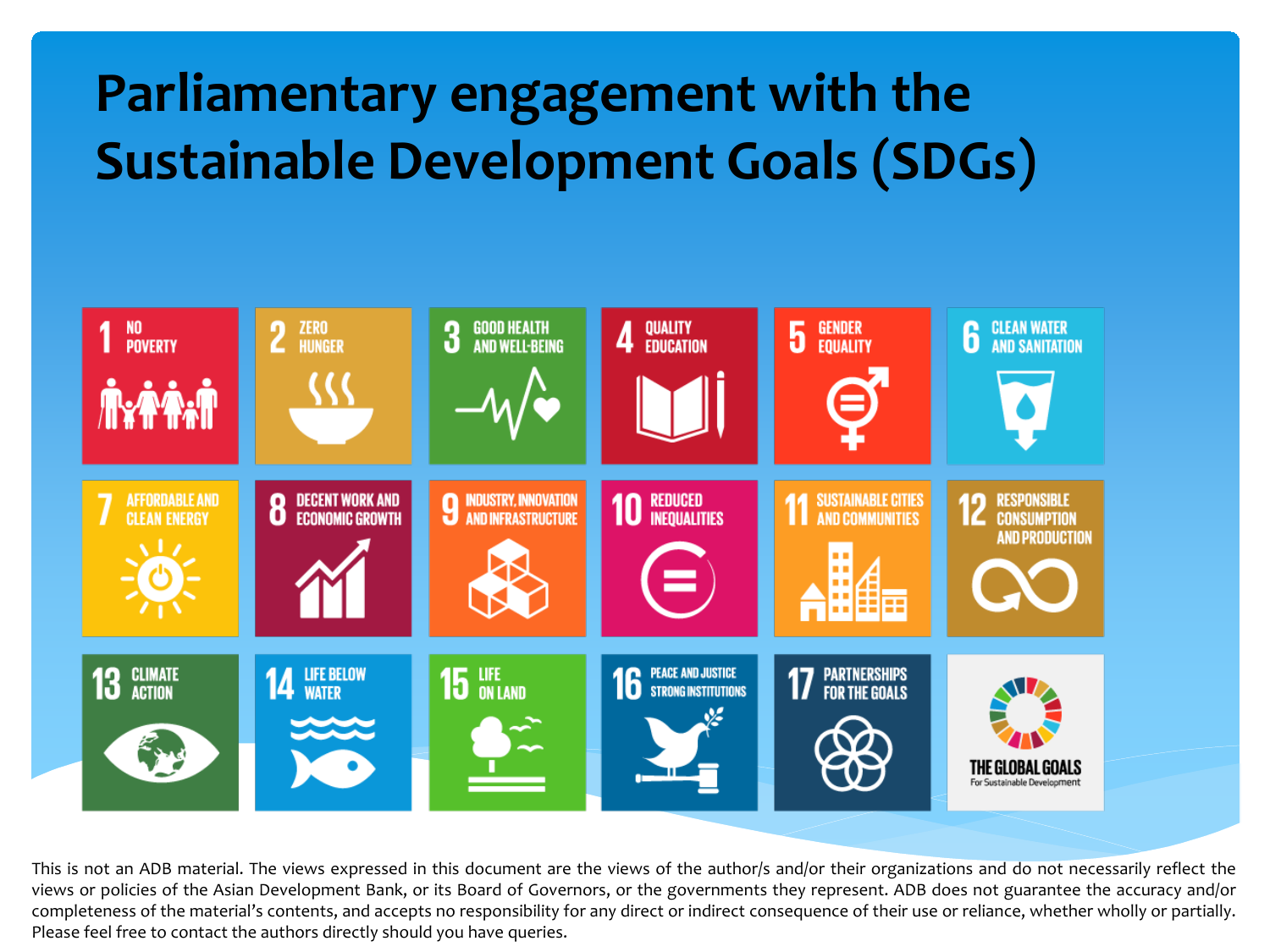## **The role of parliaments in Agenda 2030 and the SDGs**

*"We acknowledge the essential role of national parliaments through their enactment of legislation and adoption of budgets and their role in ensuring accountability for the effective implementation of our commitments"* **Declaration of the 2030 Agenda for Sustainable Development** 

*"Promote peaceful and inclusive societies for sustainable development, provide access to justice for all, and build effective, accountable and inclusive institutions at all levels"* **Goal 16**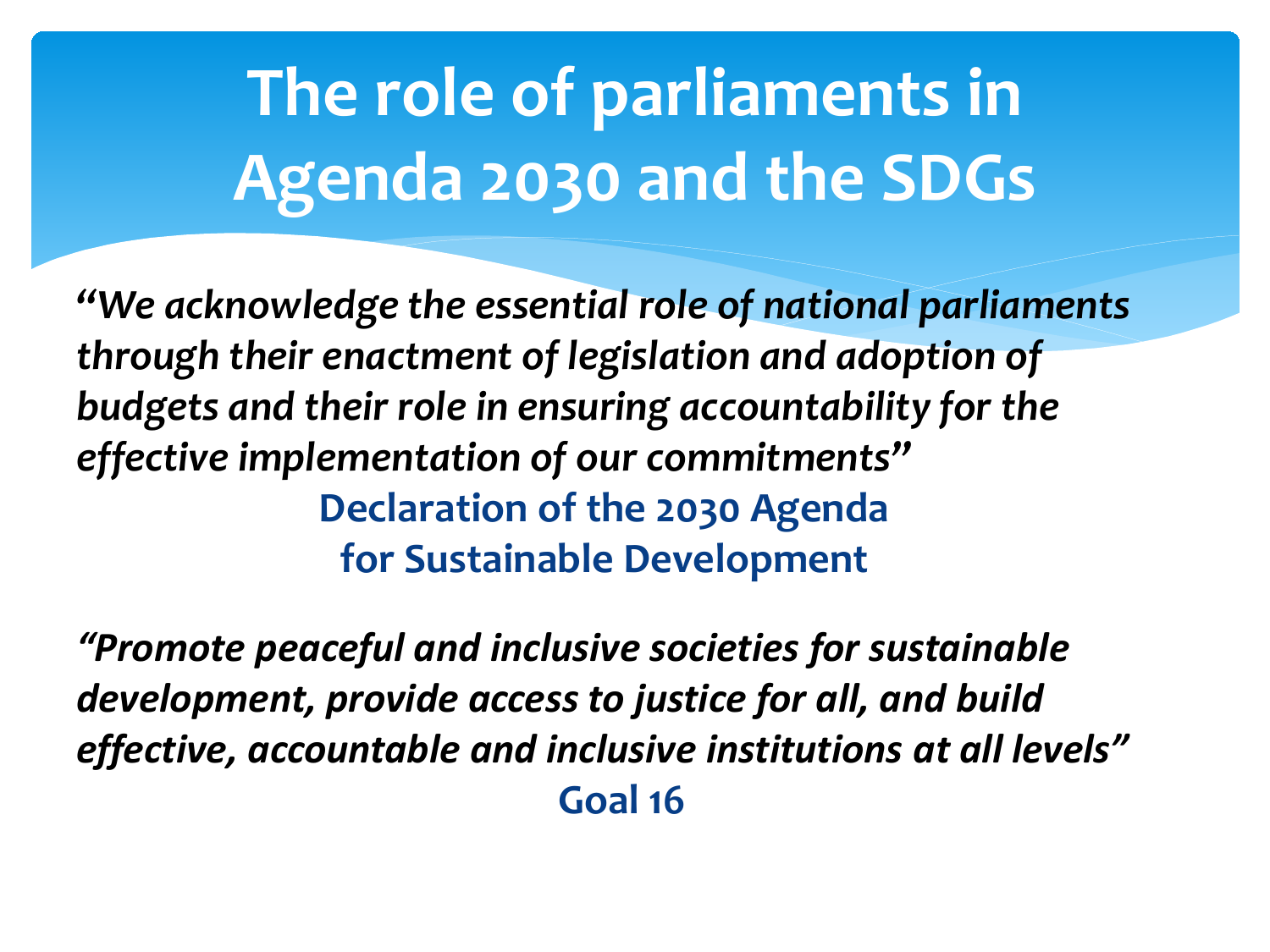**Some benefits of Parliamentary engagement on the SDGs**

**Increased National Ownership**

**Platform for national discussion**

**Developing debate and consensus**

**Allows for formal input from citizens and CSOs**

**Provides oversight and accountability to track progress**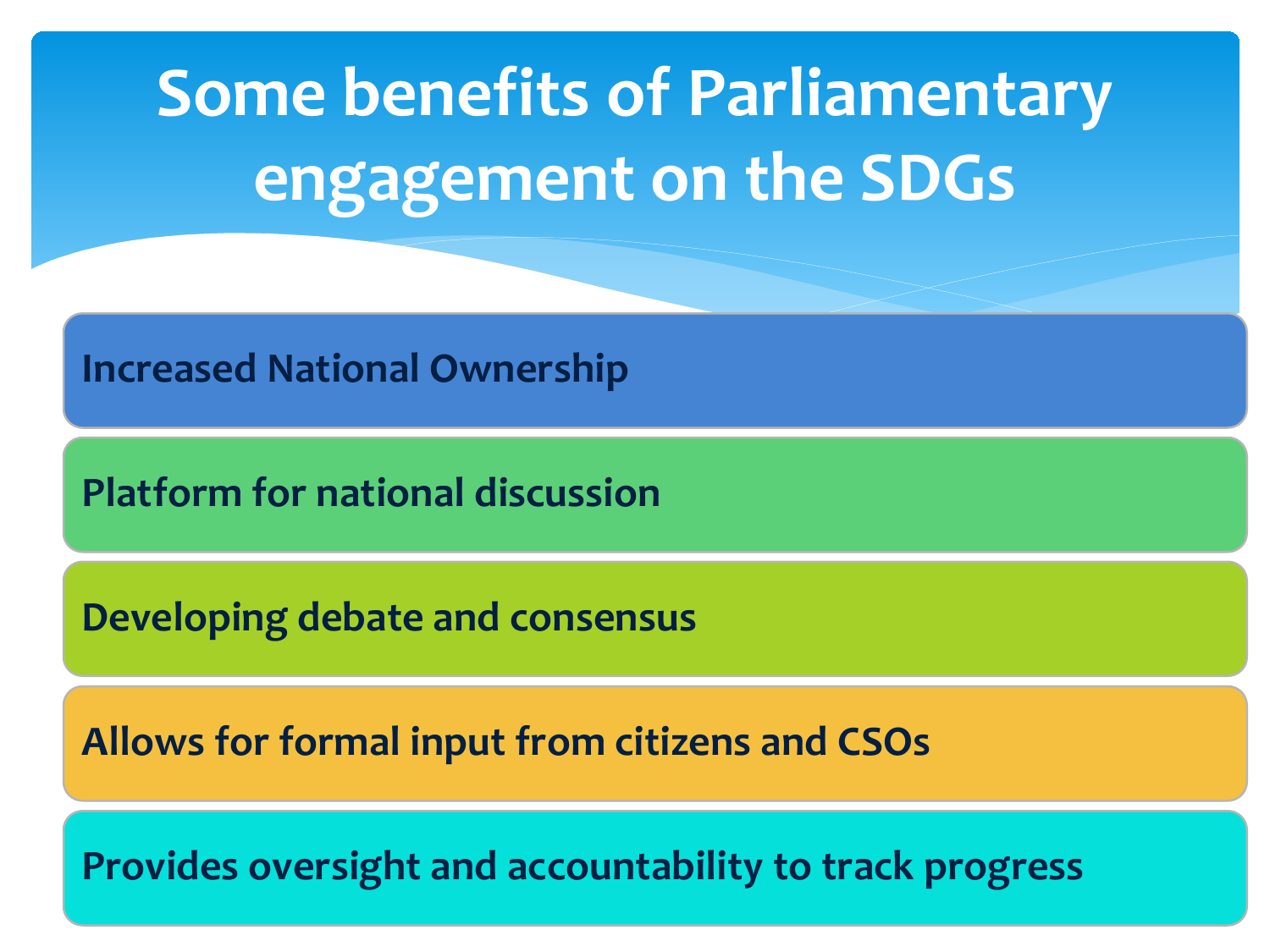## **How parliaments can engage with the SDGs**

**Oversight**

**Legislation Representation** 

**Budget Scrutiny**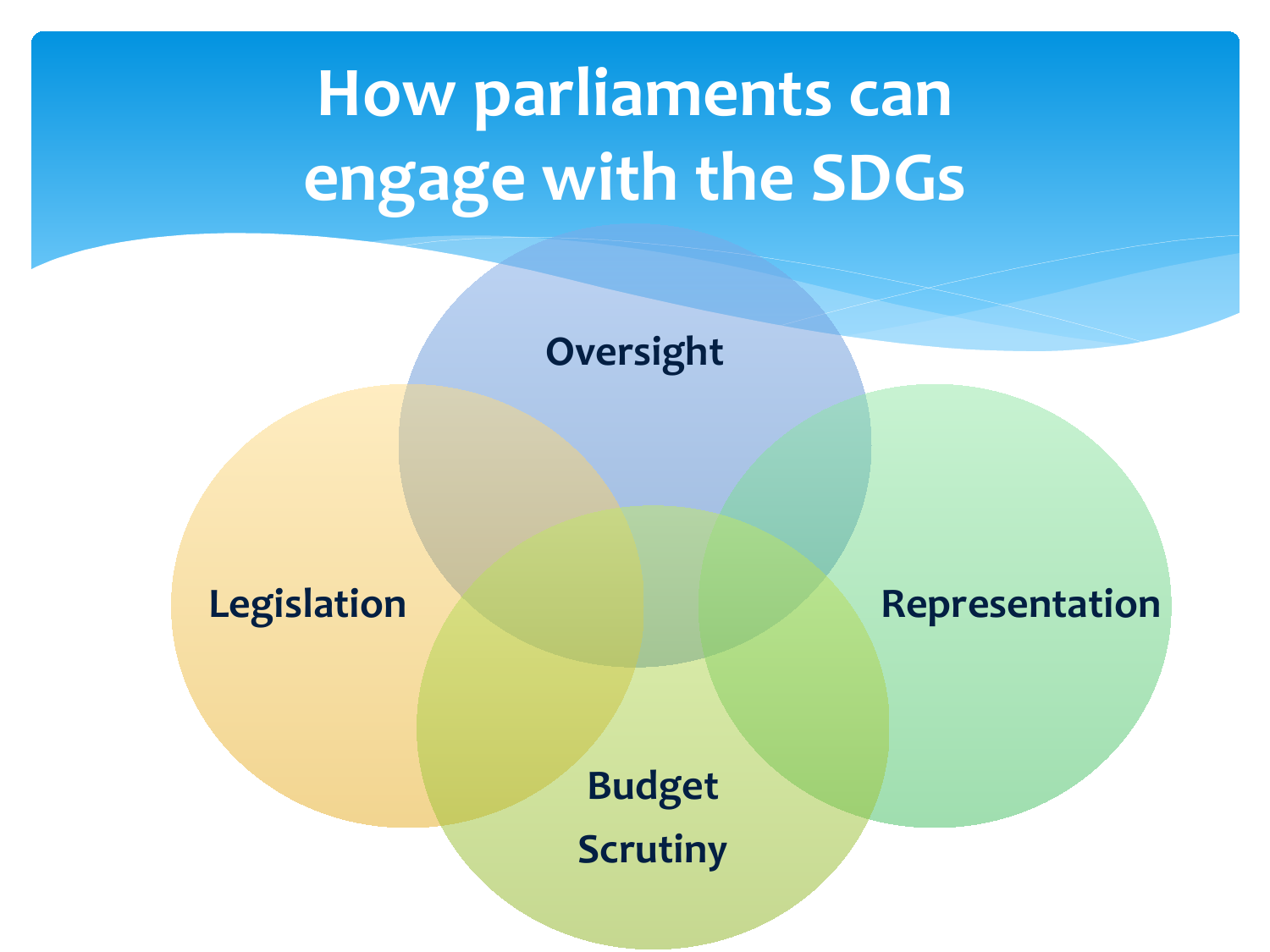# **Challenges to effective parliamentary SDG engagement**

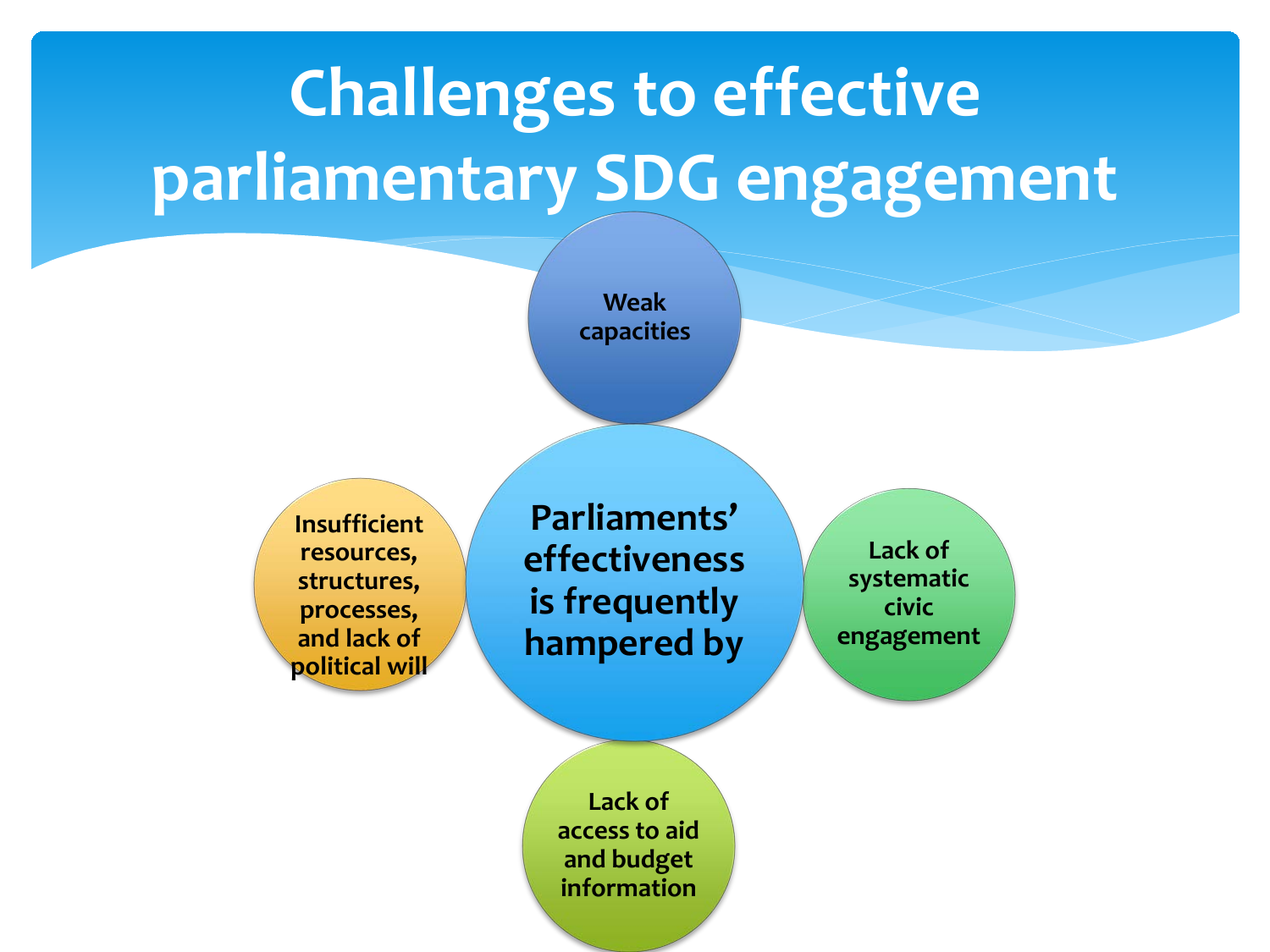## **Capacitated parliaments for SDGs partnership**

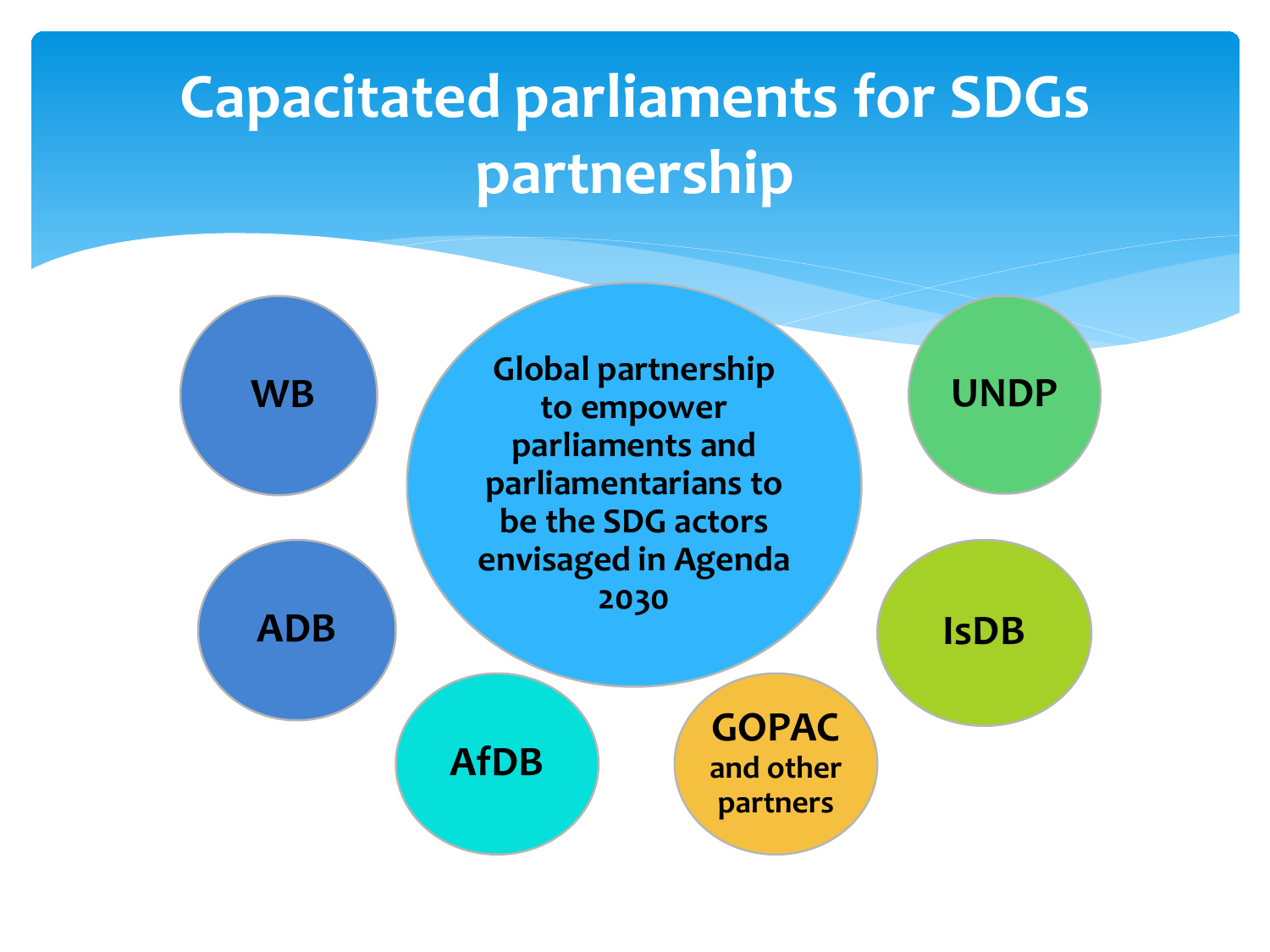### **Project overview**

**Direct support for partner parliaments to assess and develop their capacities**

**Regional exchange and sharing of good practices and lessons learned.** 

**Global knowledge development and network of practice for parliaments on the SDGs**

#### **OUTCOME:**

**Agreed number of Parliaments empowered to effectively and transparently enact legislation, adopt budgets, and monitor implementation of the SDGs in an inclusive and participatory manner**

**Parliamentary Handbook on Parliament's role in implementing of the SDGs.**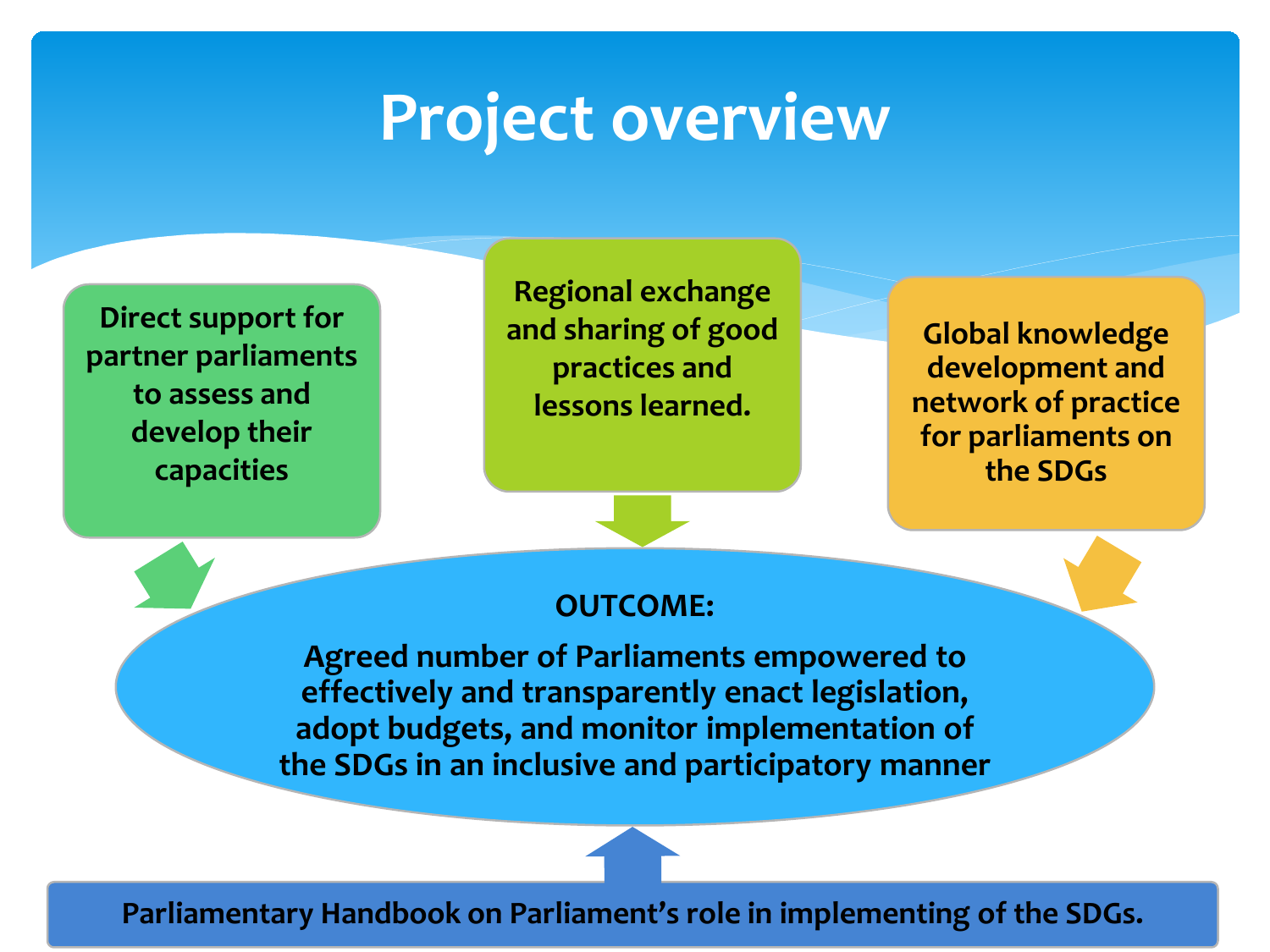## **UNDP's offer as main implementing partner**

**UNDP is the largest global provider of parliamentary assistance - providing support to around 1 in 3 parliaments worldwide** 

**UNDP is the chief operational interface of the UN system with national parliaments, including with regard to the SDGs and the Sustaining Peace agenda**

**UNDP is a multilateral and impartial partner with experience in supporting implementon of MDGs**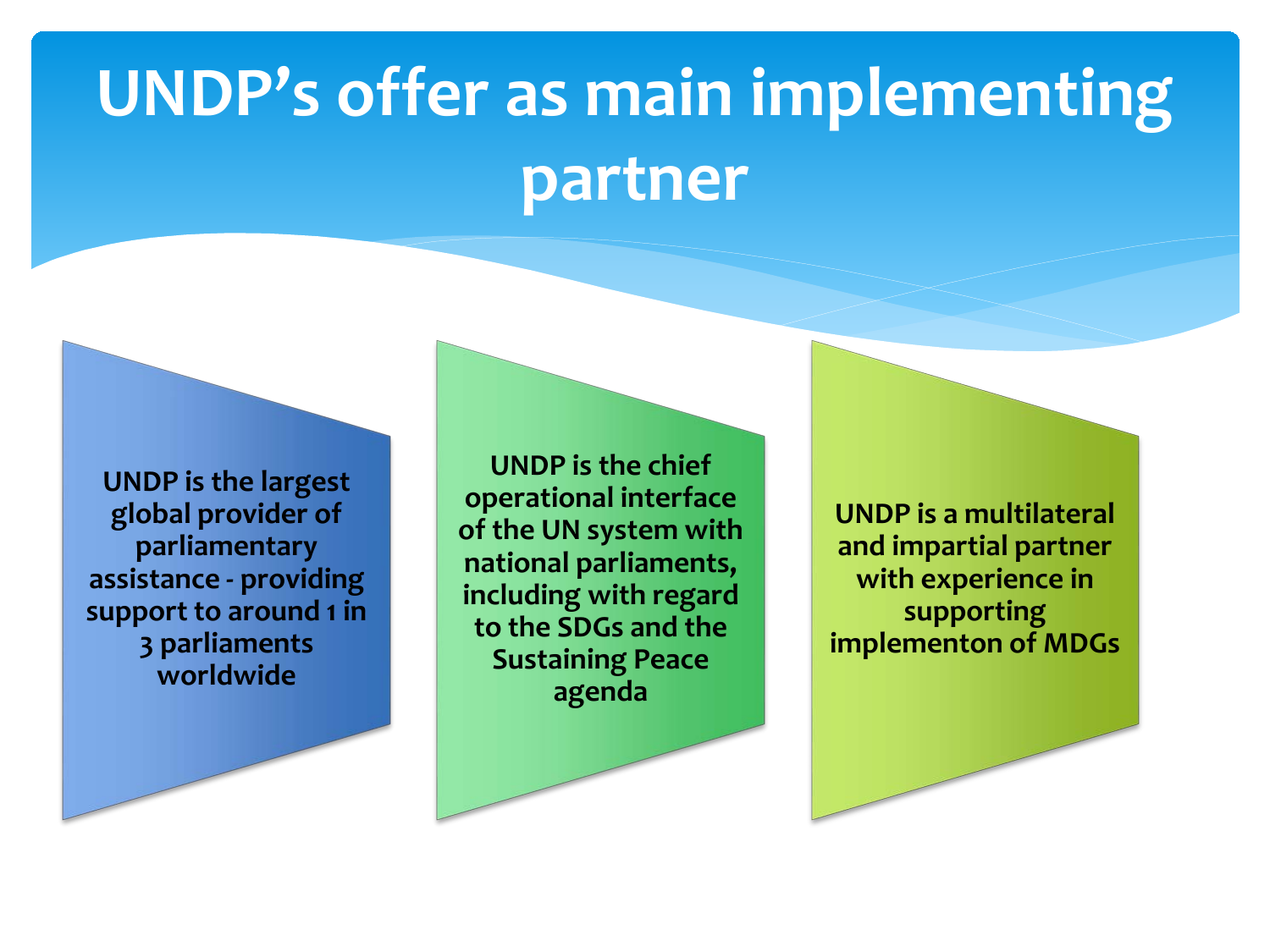#### **Timeframe**

**April 2017 Launch of parliamentary handbook.**

**Partnership formed**

**July 2017 Launch of project to support parliaments on SDG implementation and regional and global knowledge development and exchange**

**December 2020**

**Project fully implemented:**

**Partner parliaments strengthened;**

**Regional and Global capacities enhanced.**

**The project is modular but is anticipated to cost \$10m (assuming 20 partner parliaments). IsDB has expressed interest to support on the basis that other IFIs provide matching resources**